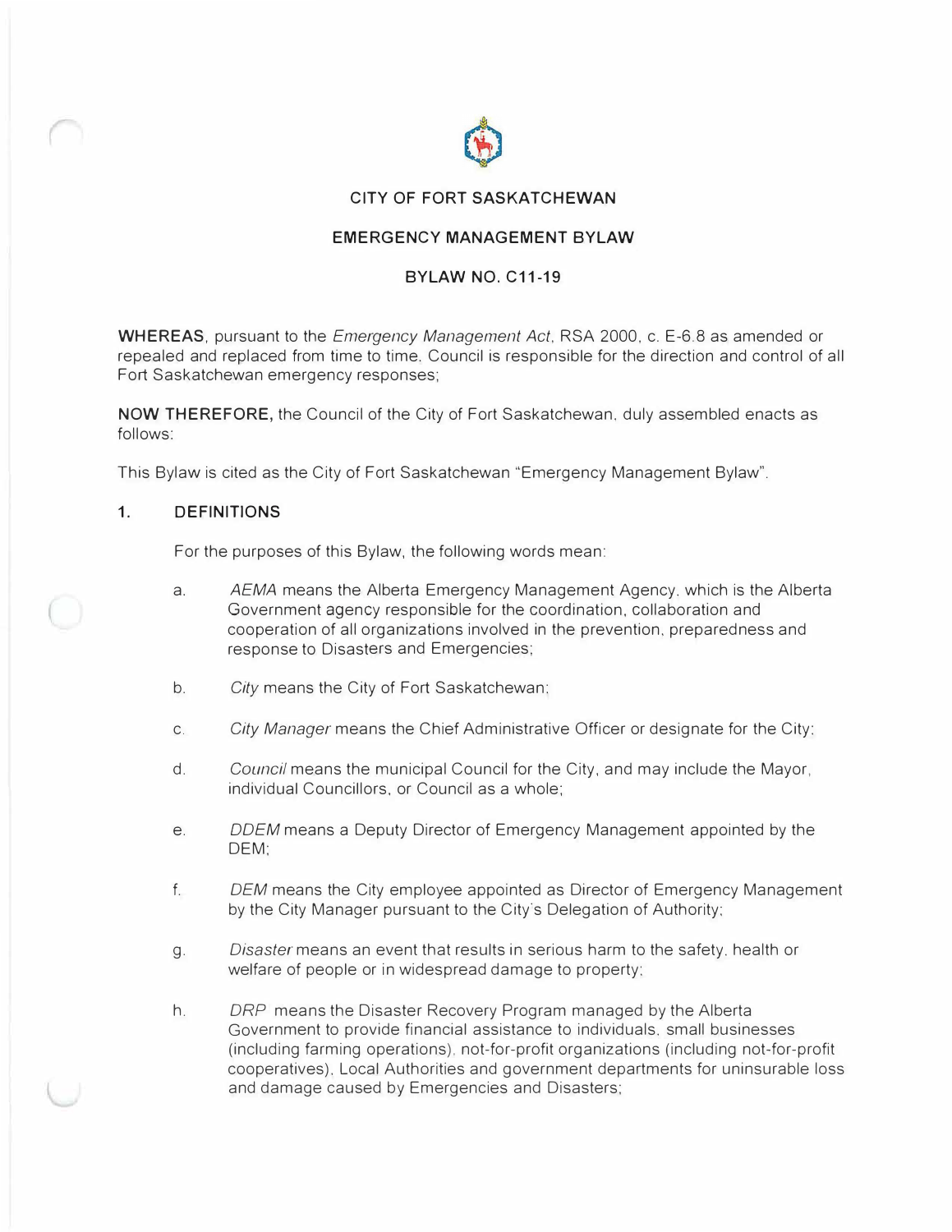- i. *EMA* means the Emergency Management Agency established under Section 4 of this Bylaw, and which exercises those powers and duties granted by the *EM Act* and assigned to the EMA under this Bylaw;
- j . *EM Act* means the *Emergency Management Act,* RSA 2000, c. E-6.8;
- k. *Emergency* means an event that requires prompt coordination of action or special regulation of Persons or property to protect the safety, health or welfare of people or to limit damage to property or the environment:
- I. *EAC* means the Emergency Advisory Committee, which is established under this Bylaw consisting of 1 or more Council members;
- m. *Emergency Management* means the development, coordination and execution of plans. measures and programs pertaining to prevention, preparedness, response and recovery before, during and after an Emergency event:
- n. *Emergency Procurement* means a procurement of goods or services, including sole source procurements, that bypasses normal procurement requirements. such as the need for an standing offer agreement. request for quote, request for proposal or an invitation to tender, when necessitated by Emergency or other unforeseen circumstances;
- o. *EOC* means the Emergency Operations Centre or a site from where City officials can coordinate. monitor and direct Emergency response and recovery activities and disseminate information during an Emergency, or a location used for command and control of planned, non-emergent civic events;
- p. *Evacuation Order* means an evacuation order made under Section 19(1)(g) or Section 24(1 )(b) of the *EM Act;*
- q. *Fire Chief* means the Person appointed as head of the City Fire Department;
- r. *IC* means the Incident Commander responsible for Emergency Management of an incident and may include the DEM, ODEM, or if a further sub-delegation has been made. the RIMT IC assigned to manage an incident:
- s. *LEMR* means the *Local Authority Emergency Management Regulation* 203/2018, in force on January 1, 2020;
- t. *Local Authority* means a municipality which has a council, pursuant to the MGA;
- u. *MEP* means the Municipal Emergency Plan prepared and maintained by the EMA to coordinate the response to an Emergency event;
- v. MGA' means the *Municipal Government Act.* Revised Statutes of Alberta 2000, Chapter M-26:
- w. *Minister* means the Minister responsible for the EM Act;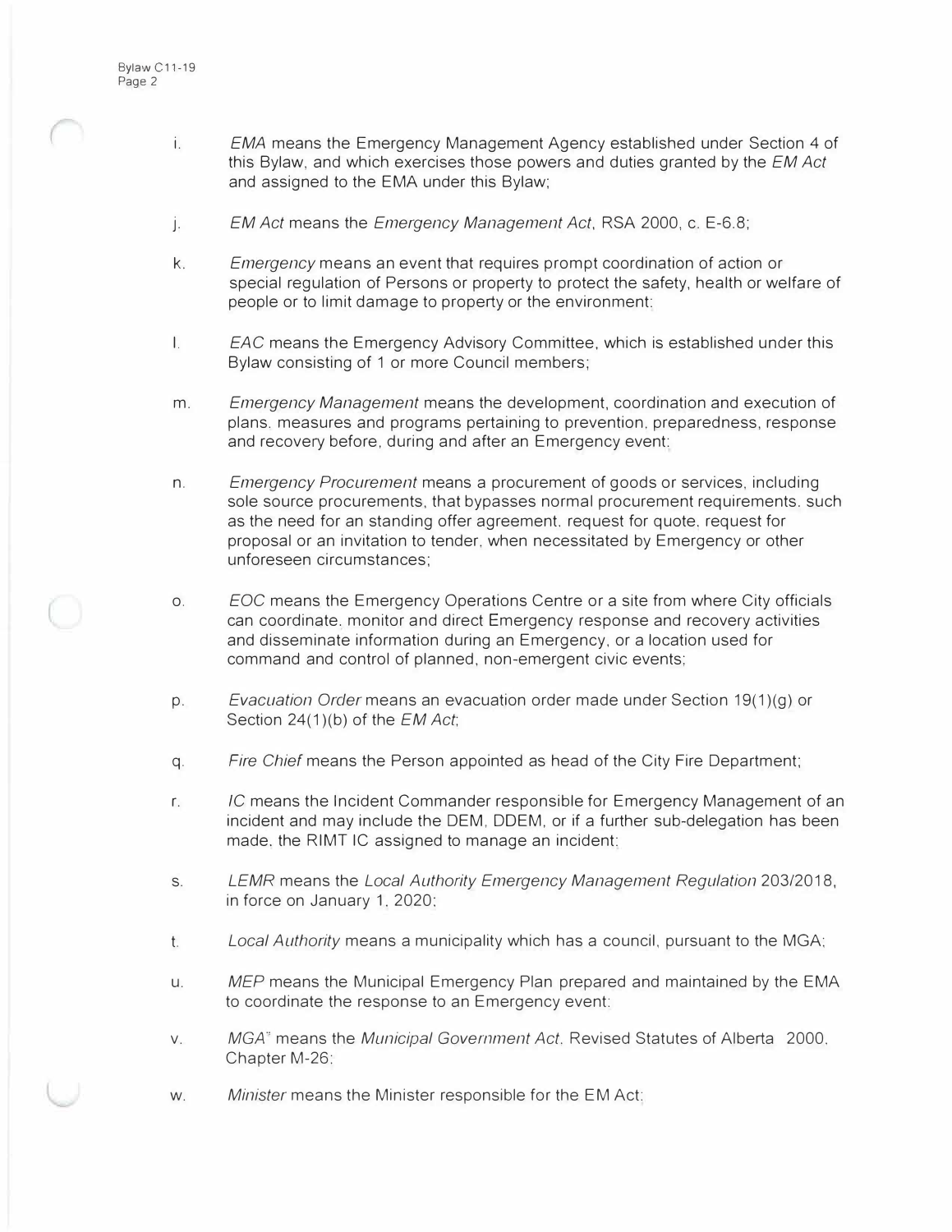- x. *Peace Officer* means a police officer or peace officer having jurisdiction and authority to enforce the EM Act, LEMR, and this Bylaw;
- y. *Person* means an individual and includes a firm, partnership. joint venture. proprietorship, corporation, department, board. agency, association, society or any other legal entity;
- z. *RIMT* means the Capital Region Emergency Preparedness Partnership Incident Management Team or Persons who form part of that team:
- aa. *Risk* means a probability or Threat of damage, injury. liability, loss, or other negative occurrence that is caused by external or internal vulnerabilities, and that may be neutralized through preemptive action;
- bb. *SOLE* means a declaration of a State of Local Emergency by a Local Authority relating to all or any part of the Local Authority at any time when it is satisfied that an Emergency exists or may exist; and
- cc. *Threat* means a negative event that can cause a Risk to become a loss, expressed as an aggregate of Risk, consequences of Risk and the likelihood of the occurrence of the event. A Threat may be a natural phenomenon such as an earthquake, flood, storm or a human caused incident such as fire. power failure. sabotage, etc.

#### **2. EMERGENCY ADVISORY COMMITTEE**

- 2.1 A Local Authority shall, at all times, be responsible for the direction, control and administration of the Local Authority's Emergency response unless the Alberta Government assumes direction and control under Section 18 of the EM Act.
- 2.2 All Council members are members of the EAC. The Mayor is the Chair of the EAC. If the Mayor is absent, the Deputy Mayor shall chair the EAC.
- 2.3 The EAC shall meet at minimum, once each year and more frequency as required. Members of the EAC, including the Chair, shall be entitled to expenses in accordance with Council policy.
- 2.4 The EAC may meet on less than 24 hours' notice. Where meetings in person are not feasible, the Committee may convene by electronic means of communication.
- 2.5 In an emergency. where the EAC is not able to meet in the timeline as required by the given situation, the powers of the EAC may be exercised by the Mayor acting alone, or in the Mayor's absence the Deputy Mayor. or in absence of the Mayor and Deputy Mayor. by any 2 members of Council.
- 2.6 The Managing Director of AEMA may prescribe the command. control and coordination system to be used by the EAC.
- 2.7 The DEM may call an emergency meeting of the EAC when the DEM considers that an Emergency exists or may exist in the City.
- 2.8 A quorum for an emergency meeting of the EAC is not dependent on the number attending, but on those Council members available to attend.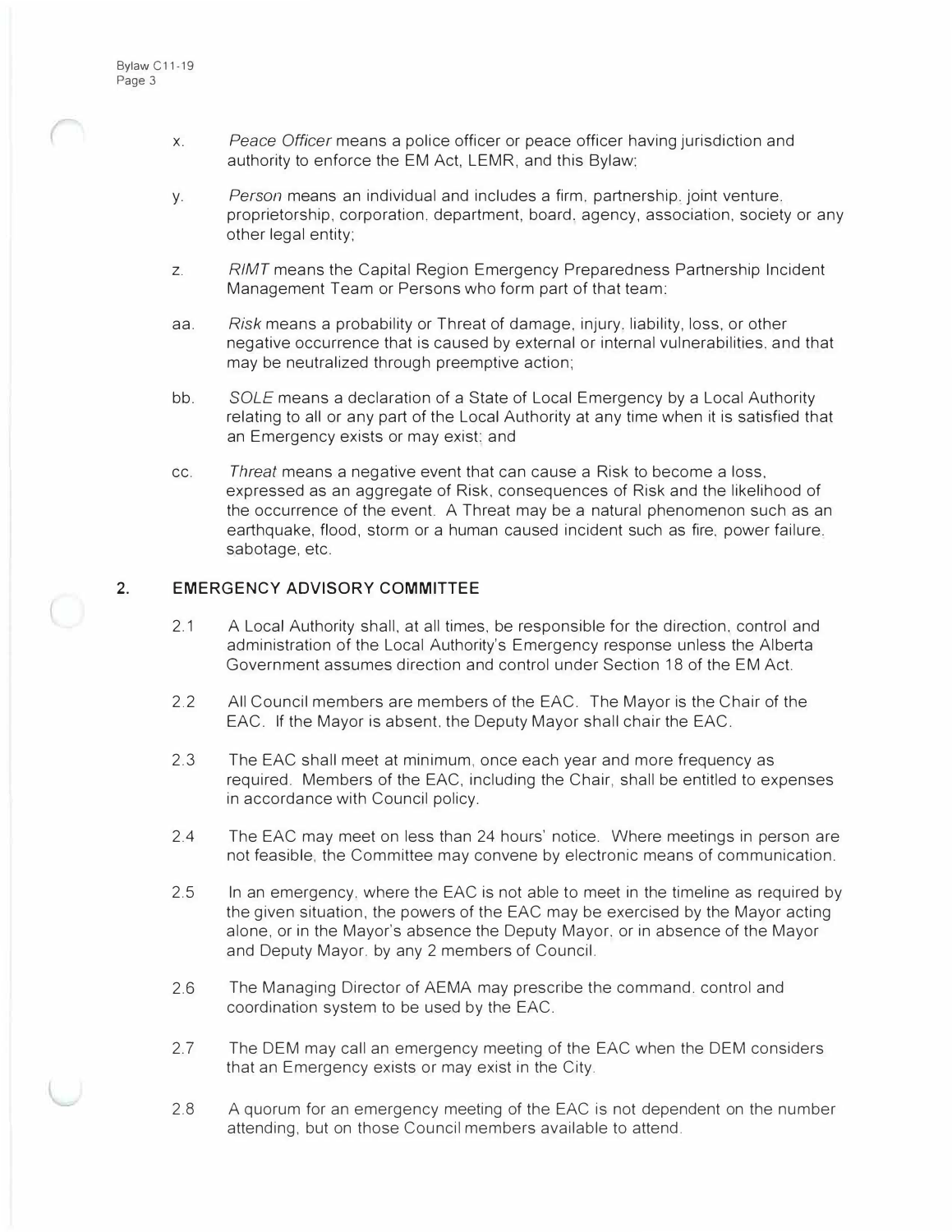2.9 The EAC shall apply appropriate provisions of the City's Procedures Bylaw for matters relating to parliamentary procedure.

#### **3. EAC ROLES AND RESPONSIBILITIES**

- 3.1 The EAC is to guide and direct the City's EMA in the development of a MEP and any related programs.
- 3.2 The LEMR stipulates this Bylaw shall appoint a Person as the DEM, or state the Person who holds a specified title or position and is appointed the DEM by virtue of holding that title or position.
- 3.3 The City's DEM:
	- a. shall be appointed through this Bylaw, and the EAC shall appoint the Person who holds the office of City Manager as the DEM;
	- b. the City Manager may delegate another City employee to serve as the DEM; and
	- c. if another City employee is appointed to serve as the DEM, the City Manager shall cause that appointment to be recorded pursuant to the City's Delegation of Authority.
- 3.4 When no Disaster or Emergency exists, the EAC shall:
	- a. on an annual basis, review and advise the City about the MEP and related programs:
	- b. on an annual basis, approve the MEP:
	- c. assess the hazards, Risks, and mitigation strategies affecting the Local Authority; and
	- d. determine the level of Emergency Management resourcing for the City.
- 3.5 During an Emergency or Disaster, the EAC shall:
	- a. maintain regular Council member duties, to the extent possible;
	- b. provide political. financial and resourcing support to the EMA: and
	- c. may be required to declare a SOLE.
- 3.6 The Mayor, or in the Mayor"s absence the Deputy Mayor, or in their absence any 2 members of the EAC are authorized to declare. renew or terminate a SOLE.
- 3.7 Following an Emergency or Disaster, the EAC may,
	- a. within 90 days. make an application to the DRP to provide financial assistance to individuals, small businesses (including farming operations), not-for-profit organizations (including not-for-profit cooperatives),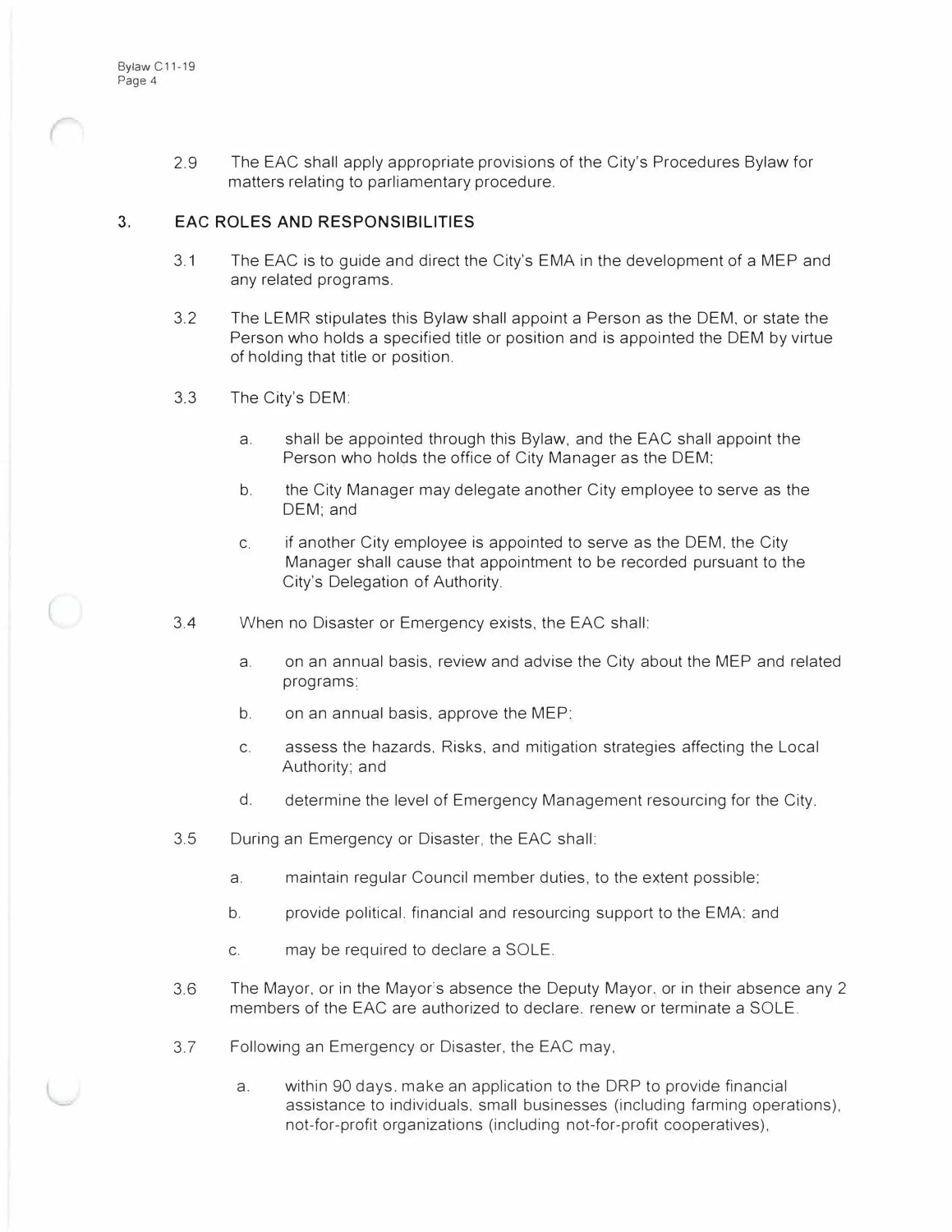municipalities and government departments for uninsurable loss and damage caused by Emergencies and Disasters; and

- b. seek reasonable remuneration by the Person who caused the Emergency, for expenses and costs of the actions or measures for any Person who provides labour, services, equipment or materials to the municipality to eliminate the Emergency, pursuant to the MGA.
- 3.8 The members of the EAC, including the Chair, shall be entitled to expenses in accordance with Council policy.

#### **4. EMERGENCY MANAGEMENT AGENCY**

- 4.1 The EMA is hereby established. The DEM shall serve as Chair of the EMA and the Fire Chief shall serve as the Vice-Chair.
- 4.2 The City's EMA shall meet four times annually, once per quarter. Additional meetings may be called by the Chair.
- 4.3 The EMA will be comprised of:
	- a. Director of Emergency Management Chair
	- b. Director, Fire Department (Fire Chief) Vice Chair
	- c. General Manager, Community & Protective Services (Ex Officio)
	- d. Director. Corporate Communications
	- e. Director, Culture Services
	- f. Director, Family and Community Support Services
	- g. Director. Fleet, Facilities and Engineering
	- h. Director. Recreation Services
	- 1. Director, Planning and Development
	- j.<br>k. . Director, Protective Services
	- Director, Public Works
	- I. Director, Information Technology
	- m. Officer in Charge Fort Saskatchewan RCMP Detachment
- 4.4 The Chair may invite representatives of other organizations, such as Northeast Region Community Awareness and Emergency Response (NRCAER), Alberta Health Services, industry, utility companies, service organizations, the Fort Saskatchewan Hospital. or the Fort Saskatchewan Correctional Centre to participate in the EMA.
- 4.5 The City's EMA is responsible for:
	- n. the administration of the Local Authority's Emergency Management program:
	- o. the development. maintenance and implementation of the MEP. A Local Authority must review the MEP that applies to that Local Authority at least once per year:
	- p. the maintenance. establishment and operation of the EOC: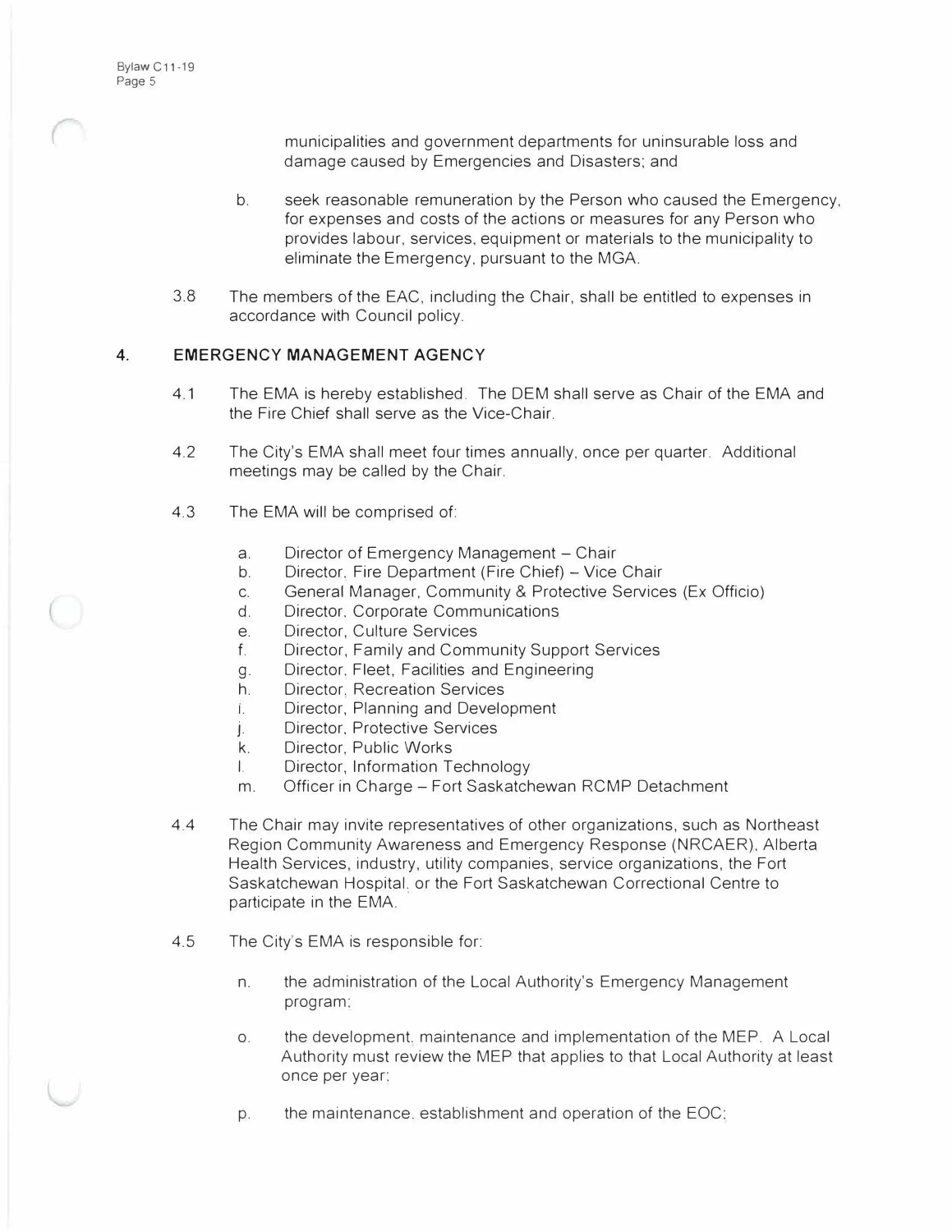- q. the provision of Emergency Management advice to the DEM and the EAC as required;
- r. the conduct of all coordination and liaison with AEMA: and
- s. coordinating and conducting all appropriate training to ensure the effective operation of the EOC.
- 4.6 The EMA shall provide updates to the EAC at least annually. or more frequently if directed to do so by the EAC. Updates may include:
	- a. a summary of the EMA's prevention, preparation. response and recovery efforts:
	- b. the status of the Local Authority's EMA MEP;
	- c. status of training of EOC personnel;
	- d. planned training events; and
	- e. budget recommendations.
- 4.7 The EMA will utilize the command, control and coordination system prescribed by the Managing Director of AEMA (e.g., Incident Command System - Canada).

#### **5. EMA TRAINING REQUIREMENTS**

- 5.1 The LEMR sets out minimum training requirements for the EMA.
- 5.2 The Managing Director of the AEMA may prescribe courses that each director of a Local Authority EMA must complete, by posting notice of the courses on the AEMA's website. (e.g., Basic Emergency Management and ICS 100).
- 5.3 Staff who have been assigned responsibilities respecting the implementation of the MEP must complete the posted courses within 6 months of being identified for this role, or by January 1, 2020.

#### **6. EMA TRAINING EXERCISES**

- 6.1 Unless an exercise under subsection 6.2 is carried out that year, a Local Authority's EMA shall engage in at least 1 exercise per year in which participants identify a significant possible Emergency or Disaster scenario, and discuss how the Local Authority would respond to and resolve Emergency Management issues which may arise from the scenario.
- 6.2 A Local Authority's EMA shall engage in at least 1 exercise *every* 4 years in which participants identify a significant possible Emergency or Disaster scenario, and carry out actions as if the significant Emergency or Disaster was actually occurring, but without deploying personnel or other resources.
- 6.3 Section 6.2 does not apply to a Local Authority EMA that has responded to an Emergency or Disaster within the previous 4 years, which resulted in the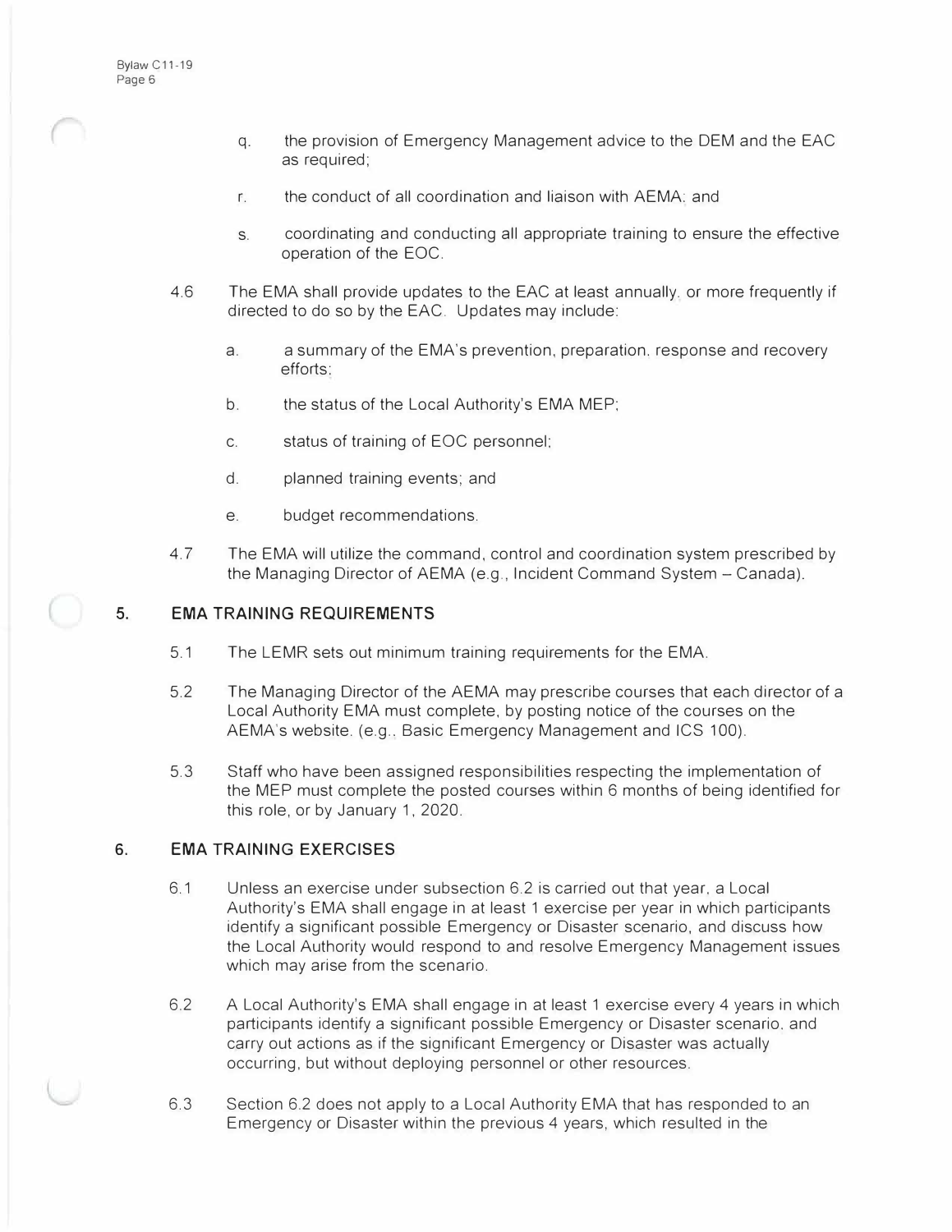implementation of the Local Authority's MEP and where a written post-incident assessment was completed that included observations, recommendations for improvement. and corrective action to be conducted.

- 6.4 A Local Authority EMA may fulfill the obligations set out in Sections 6.1 and 6.2 by participating in regional Emergency exercises that require the Local Authority to utilize relevant portions of the Local Authority's MEP.
- 6.5 A Local Authority EMA shall submit an exercise notification to the AEMA 90 days before engaging in the exercise required under 6.1 or 6.2. The exercise notification must outline the exercise scenario, state the exercise objectives, identify the participants, and state the date the exercise will be conducted.

#### **7. DEM**

- 7.1 The DEM plans and leads the responses to natural Disasters and other Emergencies, and is to ensure City Council members and staff become familiar with Emergency procedures.
- 7.2 The DEM shall:
	- a. ensure that all Emergency plans are prepared and coordinated as required by the EM Act. LEMR, and this Bylaw;
	- b. act as Director of the EOC;
	- c. coordinate all Emergency operations within the City;
	- d. conduct or direct appropriate training to ensure effective operation of the EOC, such as:
		- i. the incident command system and all position-specific training required by the Alberta Government under the EM Act or LEMR; and
		- ii. optional position-specific training or training intended to ensure the readiness or mental well-being of personnel assigned to Emergency Management for the City (e.g., standard or emergency first-aid, and mental health resiliency training);
		- iii. annually or more often as required. review the AEMA website for mandatory training courses required by Elected Officials. members of the EMA, the DEM or DDEMs, and staff associated with the implementation of the City's MEP. The OEM's annual report to the EAC will include a section dedicated to AEMA mandatory prescribed courses.
	- e. perform other duties as required by the City during an Emergency:
	- f. appoint 1 or more Deputy DEM(s) as required; and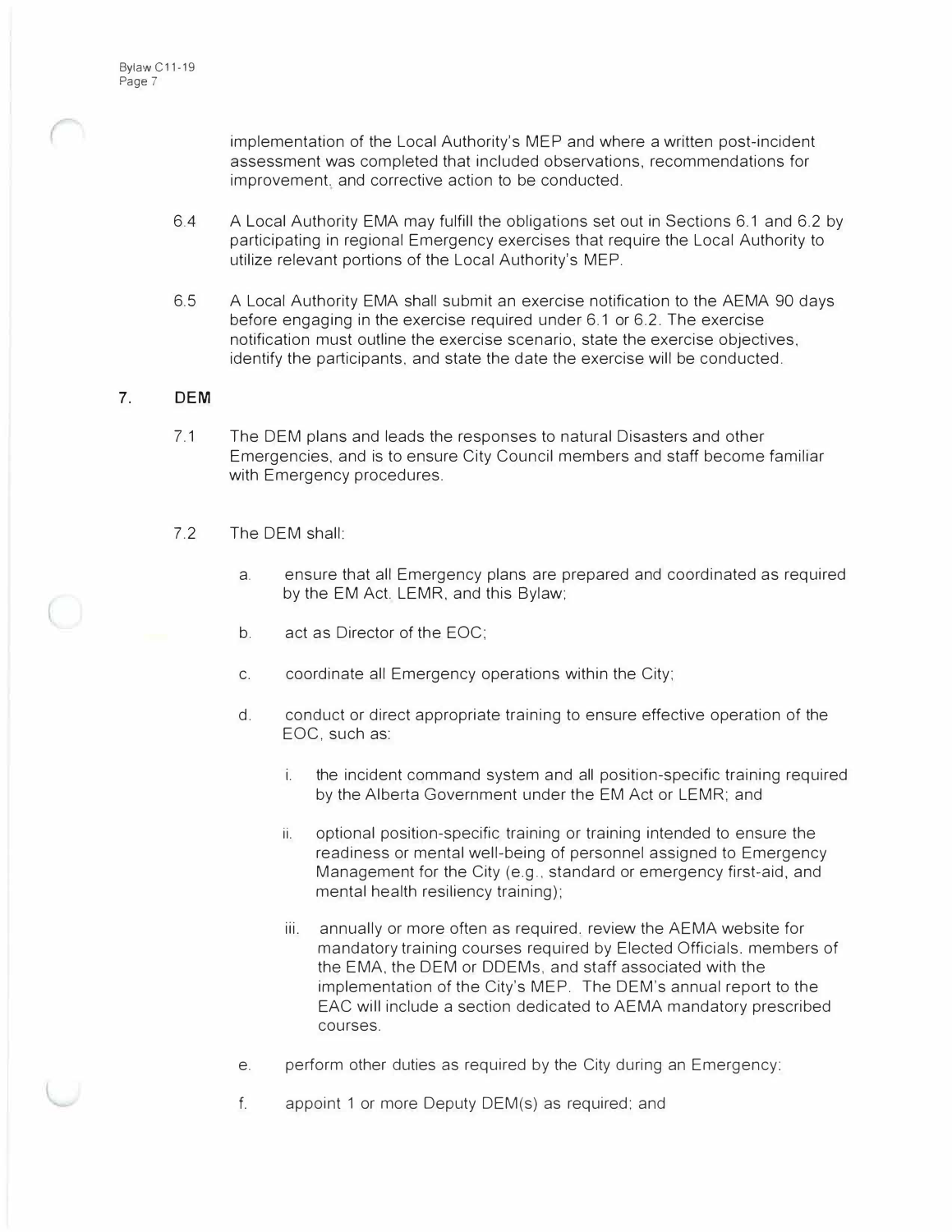- g. appoint an Interim DEM as required.
- 7.3 The DEM is authorized to delegate and authorize further delegations of any powers, duties, and functions delegated to the DEM under this Bylaw.
- 7.4 The DEM may invite any Person or entity to work with or support the activation and management of the EOC, including:
	- a. all departments within the City;
	- b. Alberta Health Services;
	- c. public and separate school divisions;
	- d. police or RCMP Services;
	- e. municipalities that have entered into mutual-aid agreement(s) with the City;
	- f. the RIMT or Persons forming part of the RIMT team;
	- g. local business or industry, or business or industry associations;
	- h. local utility companies;
	- i. Alberta or Canadian Government boards or agencies; and
	- j. any other Person or non-governmental organization who might serve a useful purpose in the preparation or implementation of the MEP.

#### **8. DEM TRAINING REQUIREMENTS**

- 8.1 The LEMR sets out minimum training requirements for the DEM.
- 8.2 The Managing Director of the AEMA may prescribe courses that each Director of a Local Authority EMA shall complete by posting notice of the courses on the AEMA's website. (e.g., Basic Emergency Management. ICS 100. 200 & 300. and the Director of Emergency Management course).
- **9.** Any courses prescribed for the DEM under the LEMR shall be completed within 18 months of the Person being appointed as the Director of a Local Authority's EMA, or within 6 months of the LEMR coming into force. whichever is **later.ODEM**
	- 9.1 The DDEM is to assist the DEM in planning and leading the responses to natural Disasters and other Emergencies, and to ensure Council members and staff become familiar with the Emergency procedures.
	- 9.2 The DDEM shall assist the DEM to:
		- a. ensure that all Emergency plans are prepared and coordinated as required by the EM Act, LEMR. and this Bylaw;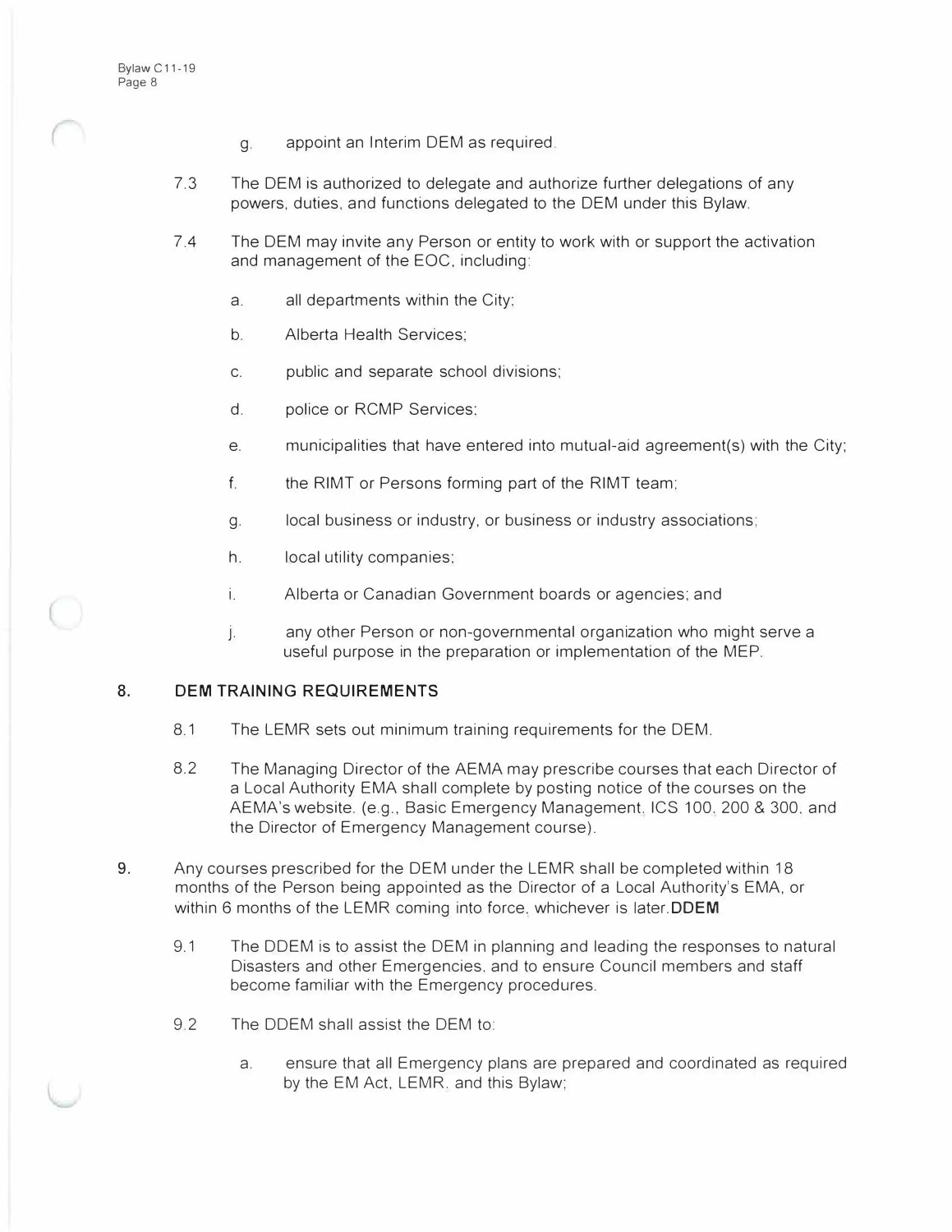- b. act as Director of the EOC when appointed to do so by the DEM, or in the absence of the DEM;
- c. coordinate all Emergency operations within the City;
- d. conduct or direct appropriate training to ensure effective operation of the EOC; and
- e. perform other duties as required by the City during an Emergency.

#### **10. ODEM TRAINING REQUIREMENTS**

10.1 A DDEM shall meet the minimum training requirements required for a DEM as defined in the LEMR.

#### **11. DUTIES OF THE FIRE CHIEF**

- 11.1 The DEM may appoint the Fire Chief as a DDEM.
- 11.2 The Fire Chief, or another person designated by the City Manager, shall manage the day-to-day aspects of Emergency Management planning and preparedness, assist the DEM with all aspects of Emergency Management, and to ensure that the MEP and all other plans and programs are prepared. coordinated, maintained and submitted to the proper authorities as directed by the DEM.
- 11.2 The MEP shall include:
	- a. an administrative description of the Local Authority's Emergency Management program:
	- b. the procedures for implementing the MEP during an Emergency or exercise response;
	- c. the Local Authority's plan for preparedness, response and recovery activities;
	- d. a hazard and Risk assessment;
	- e. Emergency Management program exercises that the Local Authority shall engage in;
	- f. the Local Authority EMA's plan for regular review and maintenance of the Local Authority's MEP;
	- g. the Local Authority EMA's plan for the review and maintenance of the Local Authority's MAP after an exercise. Emergency or Disaster;
	- h. how the command. control and coordination system prescribed by Section 3(3) of the LEMR shall be used by the Local Authority's EMA: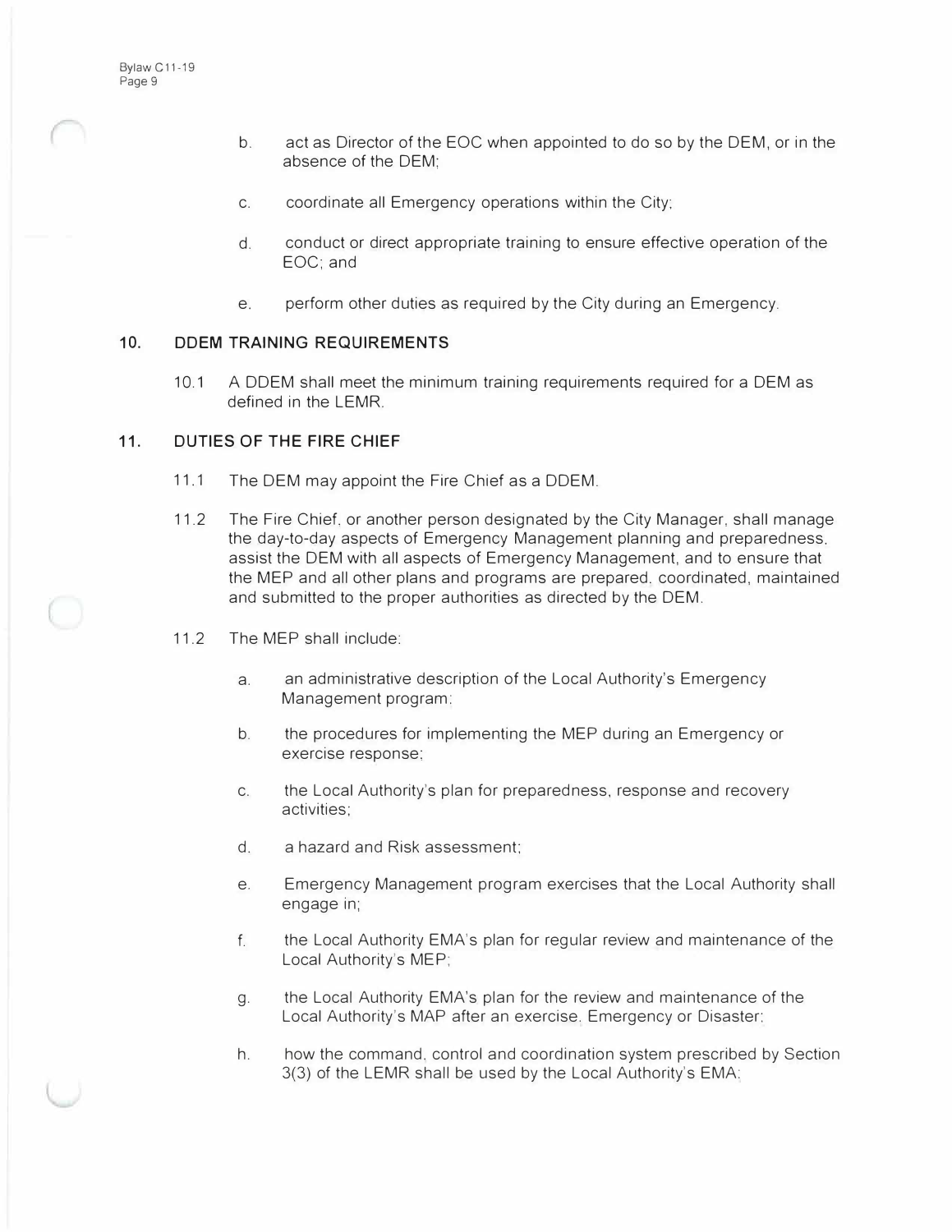- i. the assignment of responsibilities to Local Authority employees and Council members by position, respecting the implementation of the Local Authority's MEP;
- j. . a training plan for staff assigned with responsibilities under the Local Authority's MEP:
- k. the mechanisms that shall be used to prepare and maintain an Emergency Management staff contact list for employees and Council members who have been assigned responsibilities respecting the implementation of the Local Authority's MEP:
- I. the Local Authority's plan for communications, public alerts and notifications during exercises, Emergencies and Disasters; and
- m. the Local Authority's plan for providing Emergency social services during an Emergency or Disaster.
- 11.3 The DEM and Fire Chief shall present the MEP to the EMA. a minimum of once each calendar year, and discuss the current practices and optimal Emergency Management planning for the City.

### **12. SOLE**

- 12.1 By resolution, the EAC may at any time when it is satisfied that an Emergency exists or may exist. make a declaration of a SOLE relating to all or any part of the City.
- 12.2 The EAC shall ensure that the declaration identifies the nature of the Emergency and the area of the City in which it exists.
- 12.3 When a SOLE is declared. the EAC shall:
	- a. cause the details of the declaration to be published by any means of communication that it considers most likely to make known to the population of the area affected the contents of the declaration; and
	- b. forward a copy of the declaration to the Minister.
- 12.4 When a SOLE is declared, the DEM or IC may at anytime, in accordance with the MEP or related plans or programs:
	- a. cause the MEP or any related plans or programs to be put into operation. if not already in operation;
	- b. acquire or utilize any real or personal property considered necessary to prevent, combat or alleviate the effects of an Emergency or Disaster:
	- c. authorize or require any qualified Person to render aid of any type they are qualified to provide;
	- d. control or prohibit travel to and from any area of the City: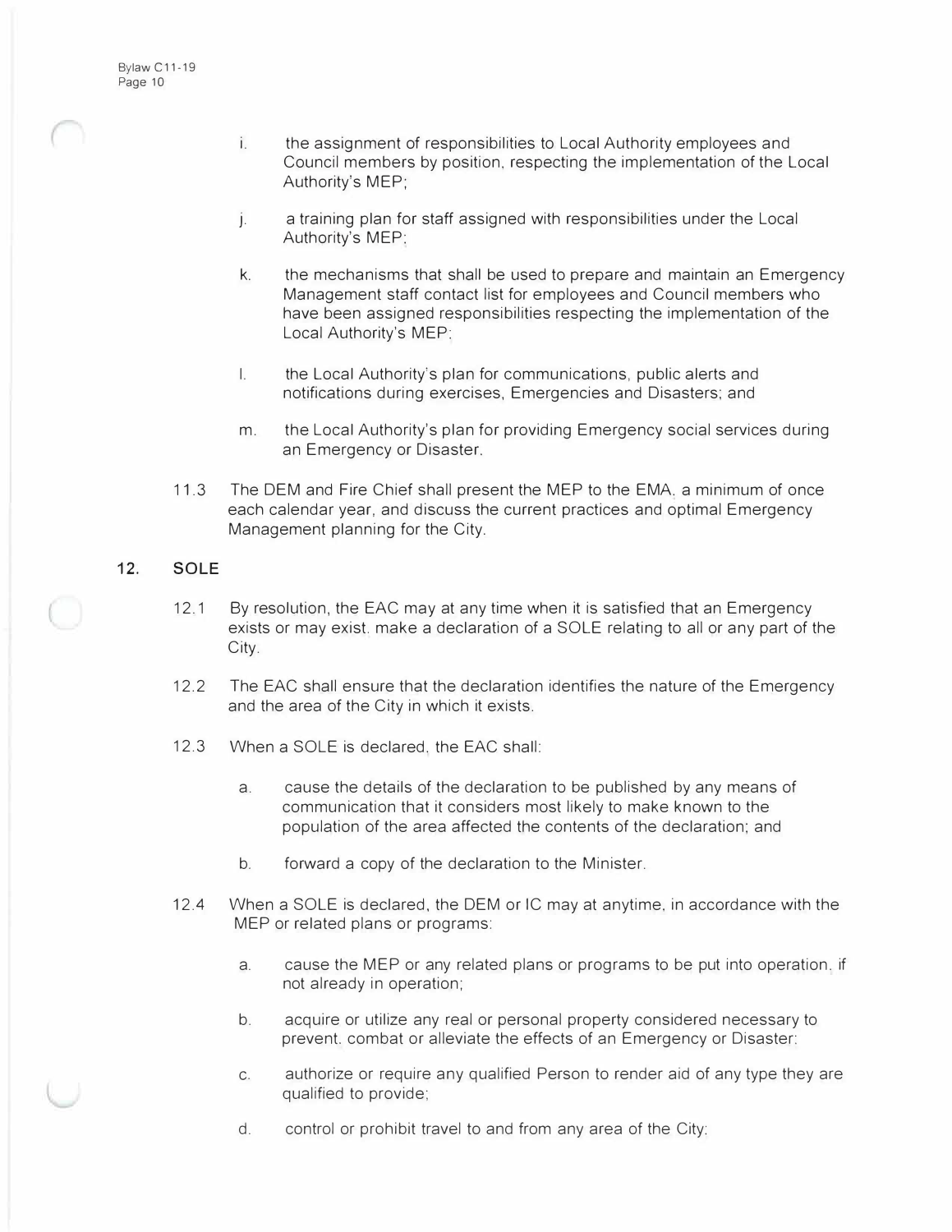- e. provide for the restoration of essential services and the distribution of essential supplies, and provide, maintain and coordinate Emergency medical, welfare and other essential services in any part of the City;
- f. cause the evacuation of Persons and the removal of livestock and personal property from any area of the City that is or may be affected by a Disaster and make arrangements for the adequate care and protection of those Persons or livestock, and of their personal property:
- g. authorize the entry into any building or on any land, without warrant, by any Person in the course of implementing an Emergency plan or program;
- h. cause the demolition or removal of any trees, structures or crops if the demolition or removal is necessary or appropriate in order to reach the scene of a Disaster, to attempt to forestall its occurrence, or to combat its progress;
- 1. procure or fix prices for food, clothing, fuel, equipment, medical supplies or other essential supplies, and the use of any, services, resources or equipment within the City for the duration of the SOLE. If impractical to procure equipment or services in accordance with the City's procurement policy. the DEM may authorize an Emergency Procurement, and/or;
- J . authorize the conscription of Persons needed to meet an Emergency.

#### **13. SOLE CANCELLATION OR TERMINATION**

- 13.1 When, in the opinion of the EAC, an Emergency no longer exists in a Local Authority in relation to which a declaration of a SOLE was made, it shall by resolution or, in the case of the Minister responsible for the MGA. by order. terminate the SOLE declaration.
- 13.2 Immediately after:
	- a. the passage of a resolution or order terminating a declaration of a SOLE;
	- b. the cancellation by the Minister of a declaration of a SOLE: or
	- c. the termination by lapse of 7 days of a declaration of a SOLE,

the EAC shall cause the details of the declaration. cancellation, or the termination lapse to be published by any means of communication that it considers most effective to the residents of the affected areas.

13.3 Upon cancellation or termination of a SOLE, a copy of the notice shall be forwarded to the Minister.

#### **14. EVACUATION ORDERS**

14.1 Following a declaration of a SOLE made by the EAC, an Evacuation Order may be issued by the DEM or ODEM, or by the RIMT IC when delegated the authority to serve as IC by the DEM. ODEM or City Manager.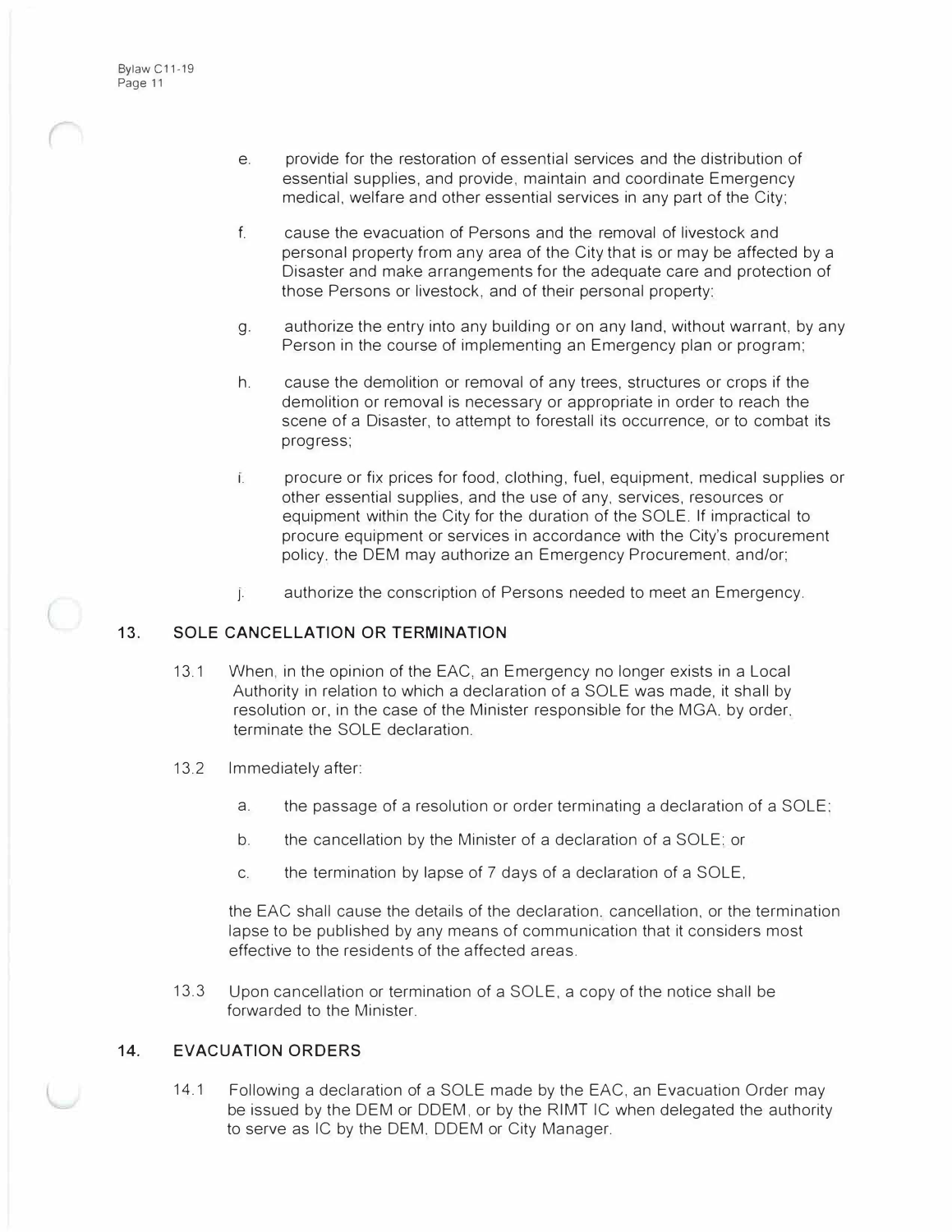- 14.2 When circumstances permit, the DEM, ODEM or the RIMT IC should communicate notice of their intent to issue an Evacuation Order to the EAC, prior to issuing the Evacuation Order.
- 14.3 If the Emergency situation does not permit notice to be given to the EAC in advance, the DEM, ODEM or the RIMT IC may issue an Evacuation Order without seeking or obtaining further direction or input from the EAC.
- 14.4 Subject to Section 14.3. an Evacuation Order issued by the DEM. ODEM or RIMT IC shall be communicated to the EAC as soon as reasonably practicable.
- 14.5 Pursuant to Section 19.1 (1) of the EM Act, If an Evacuation Order is made, every Person within the area that is the subject of the Evacuation Order shall leave the area:
	- a. immediately, or
	- b. if a deadline for evacuation is specified in the Evacuation Order, by that deadline.
- 14.6 Section 19.1(1) of the EM Act does not apply to a Person acting under the direction of a Person exercising powers under Section 19(1) or  $24(1)(b)$  of the EM Act, as the case may be, so long as there is a plan for safely evacuating that Person in a timely manner and the means available to carry out the plan.
- 14.7 An Evacuation Order shall be enforced by a Peace Officer having authority to enforce the EM Act or LEMR, and holding jurisdiction for the City.

#### **15. FINANCIAL**

- 15.1 In accordance with the EM Act, Council may by a bylaw which does not require advertising, borrow, levy, appropriate and expend, without the consent of the electors, all sums required for the operation of the EMA.
- 15.2 Council may, during or within 60 days after the SOLE, by a bylaw which does not require advertising but that is approved by the Minister responsible for the MGA, borrow any money necessary to pay expenses caused by the Emergency. This may include payment for services provided by the Provincial or Federal Government, when the services were provided at the request of the City.
- 15.3 Council may enter into agreements with and, make payments or grants or both, to Persons or organizations for the provision of services in the development or implementation of MEP and related programs.
- 15.4 Council may, in accordance with the EM Act and this Bylaw, expend all sums required for the response to and recovery from an Emergency event.
- 15.5 In the event of a Disaster, the Alberta Government may provide financial assistance to individuals. small businesses (including farming operations), not-forprofit organizations (including not for-profit cooperatives), Local Authorities and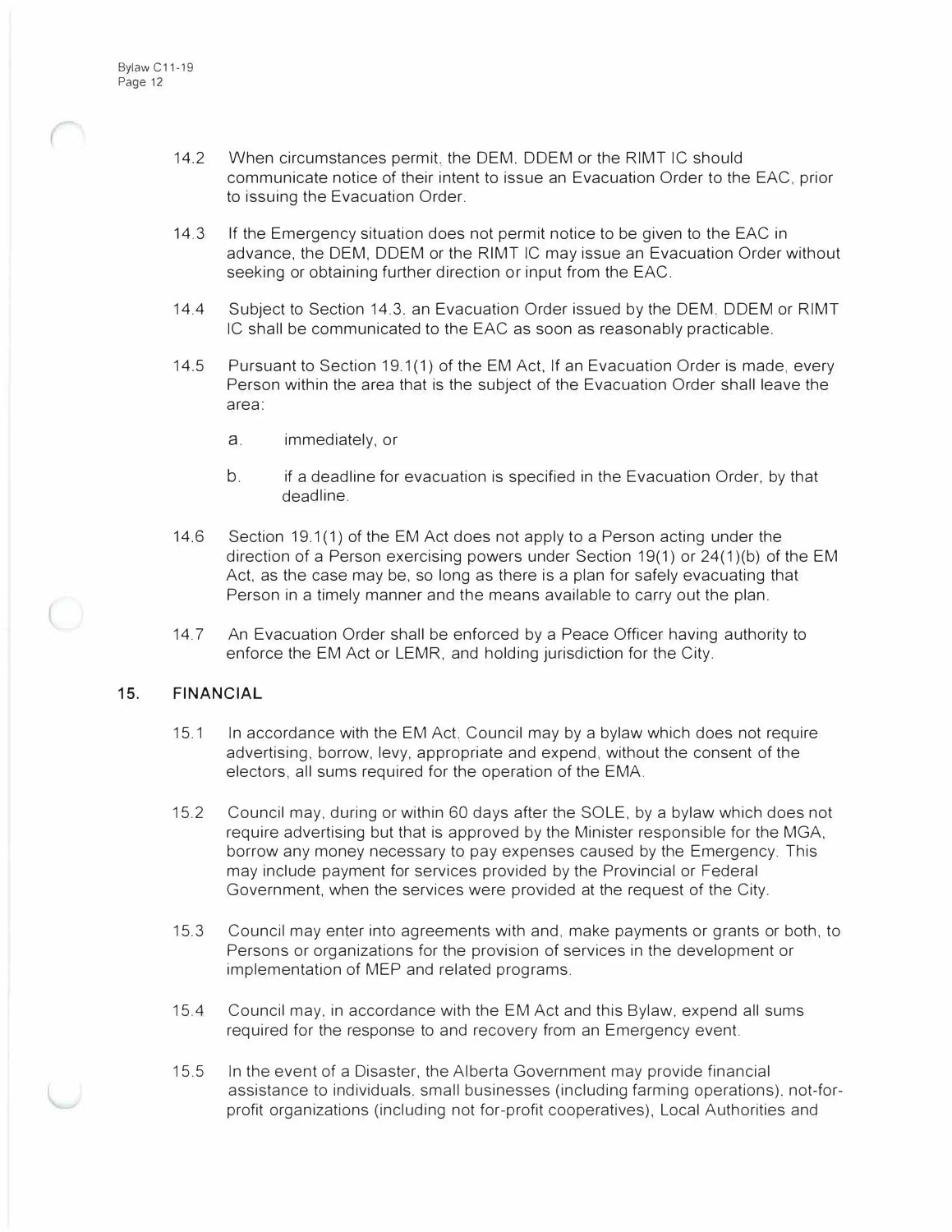government departments after a Local Authority applies for DRP relief on behalf of their residents, and if the program is approved.

#### **16. NUMBER AND GENDER REFERENCES**

16.1 All references in this Bylaw shall be read with such changes in number and gender as may be appropriate according to whether the reference is to a male or female Person, or a corporation or partnership.

#### **17. SEVERABILITY PROVISION**

17.1 If any portion of this Bylaw is declared invalid by a court of competent jurisdiction, then the invalid portion must be severed and the remainder of the Bylaw is deemed valid.

#### **18. OFFENCE**

- 18.1 Any Person who violates any provision of this Bylaw or interferes with or obstructs any Person in the exercise of any power or the performance of any duty conferred or imposed by this Bylaw is guilty of an offence and is liable upon conviction to a maximum fine of \$10,000, or in default of payment of the fine to imprisonment for a period not exceeding 1 year, or to both fine and imprisonment in such amounts.
- 18.2 Section 17 of the EM Act states that when a Local Authority declares a SOLE, any Person who:
	- a. contravenes the EM Act or the or the LEMR;
	- b. fails to comply with an Evacuation Order, or
	- c. interferes with or obstructs any Person in the carrying out of a power or duty under the EM Act or the LEMR,

is guilty of an offence and liable to imprisonment for a term of not more than 1 year or to a fine of not more than \$10,000, or to both imprisonment and a fine.

18.3 No action lies against Council or a Person acting under the direction or authorization of Council for anything done or omitted to be done in good faith while carrying out a power or duty under the EM Act or this Bylaw.

#### **19. REPEAL**

19.1 Emergency Management Bylaw C4-15 is hereby repealed.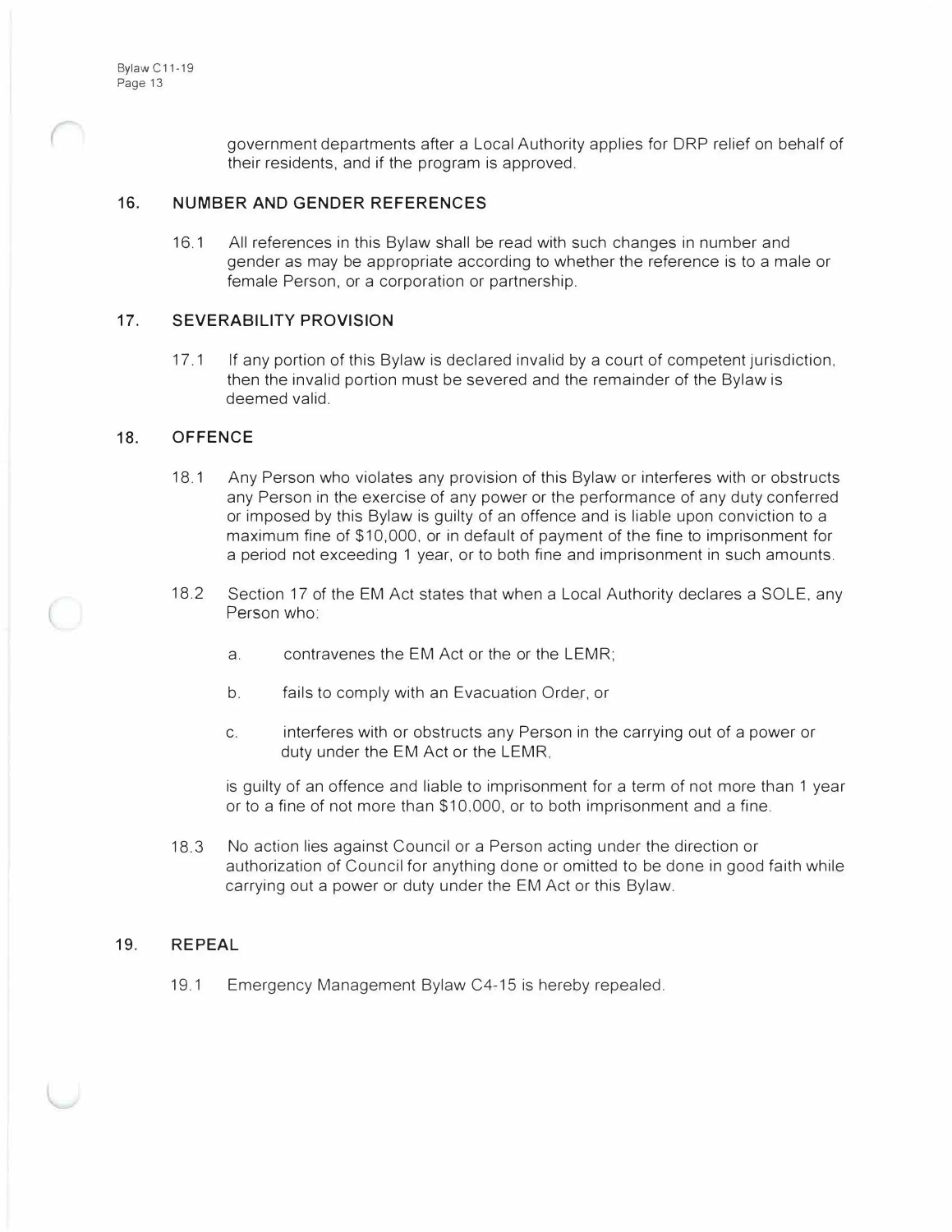Bylaw C11-19 Page 14

## **20. EFFECTIVE DATE**

20.1 This Bylaw becomes effective upon third and final reading.

| READ a first time this            | 22 <sub>nd</sub> | d. |
|-----------------------------------|------------------|----|
| READ a second time this           | 22 <sub>nd</sub> |    |
| READ a third time and passed this | 22 <sub>nd</sub> |    |

| day of | October | 2019 |
|--------|---------|------|
| day of | October | 2019 |

day of October 2019.

Mayor

Director, Legi Services slative

Date: October 23, 2019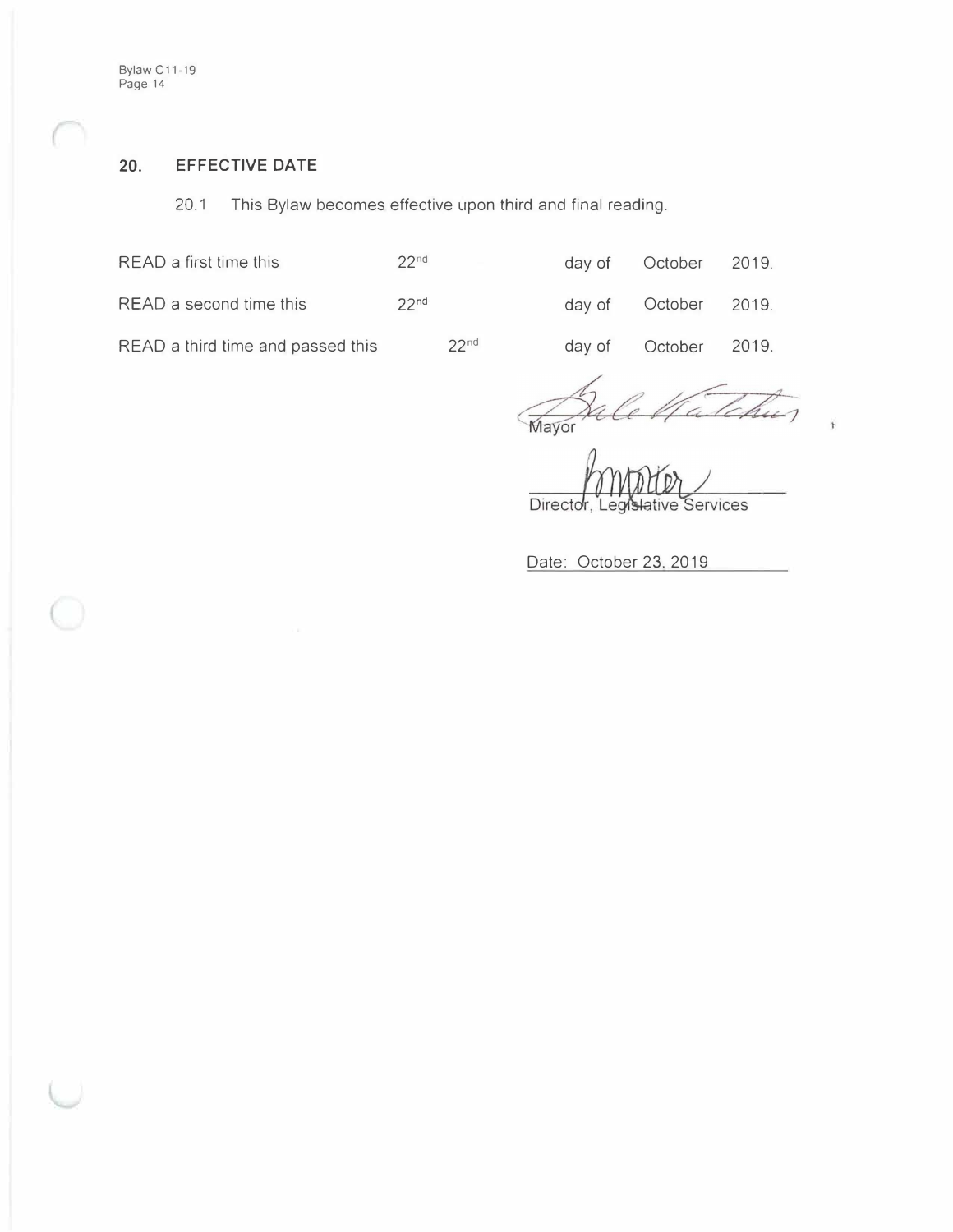

# **City of Fort Saskatchewan Emergency Advisory Committee**

# **Terms of Reference**

# **1. Purpose**

- 1.1 The Emergency Advisory Committee (EAC) is a Council committee, which guides and directs the City's Emergency Management Agency (EMA) in the development of a Municipal Emergency Plan (MEP), and any related programs.
- 1.2 The EAC shall play a role in disaster and emergency situations, which may include the authorization, declaration, renewal, or termination of a state of local emergency.

# **2. Membership**

- 2.1 The EAC membership shall include all members of Council, pursuant to the *Local Authority Emergency Management Regulation* (LEMR), and as appointed annually at Council's organizational meeting.
- 2.2 The Mayor shall be the Chair of the EAC, and in the Mayor's absence, the Deputy Mayor shall assume the duties of the Chair.

# **3. Roles & Responsibilities**

- 3.1 The EAC shall follow the information prescribed by the Managing Director of the Alberta Emergency Management Agency, for command, control, and coordination systems.
- 3.2 When a disaster or emergency does not exist, the EAC shall:
	- a) on an annual basis, review and advise the City about the MEP and related programs;
	- b) on an annual basis, approve the MEP;
	- c) assess the hazards, risks, and mitigation strategies affecting the City; and
	- d) determine the level of Emergency Management resourcing for the City.